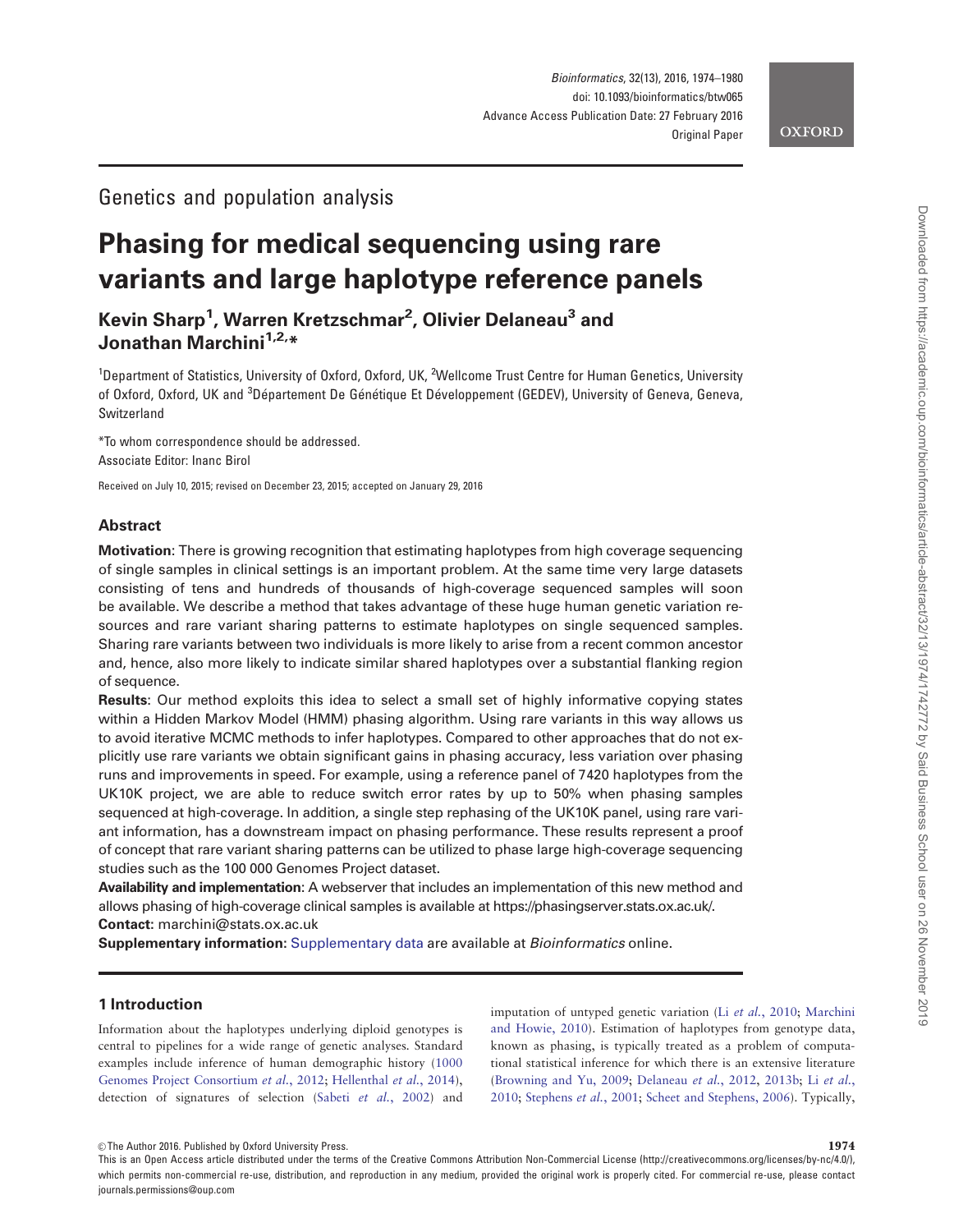these methods estimate phase for a number of samples together, often augmented by a reference panel of previously estimated haplotypes. They operate by exploiting patterns of linkage disequilibrium (LD) between SNPs and local haplotype sharing between individuals which arise from the processes which generated the data. Consequently, accuracy improves as sample size increases.

Increasingly, however, there is a need for accurate phasing of small or even single samples of sequenced genotypes. This springs from a growing recognition that haplotype information is essential in medical genetics and personal genomics for reasons ranging from assessing the phase of potentially disease-causing recessive mutations (compound heterozygosity) (Fong et al.[, 2010;](#page-6-0) [Lupski](#page-6-0) et al., [2010;](#page-6-0) [McLaughlin](#page-6-0) et al., 2010; Roach et al.[, 2010](#page-6-0); [Zschocke,](#page-6-0) [2008\)](#page-6-0), to prediction of the drug response profiles of patients in order to improve dosing and reduce the extent of adverse reactions ([Drysdale](#page-6-0) et al., 2000). In this setting, the phasing of rarer variants assumes greater importance [\(Tewhey](#page-6-0) et al., 2011). This poses an additional challenge for existing computational methods as it is not possible to gain accuracy through joint phasing of a large number of similarly sequenced samples. Therefore, an alternative approach is needed.

One approach to this problem is through direct, experimental phasing which aims to resolve haploptypes as part of the data generation process [\(Snyder](#page-6-0) et al., 2015). Dense methods phase all heterozygous sites in blocks up to several mega-bases in length; sparse direct methods provide phase information for a subset of variants across much longer physical distances, but leave many individual variants unphased. To resolve haplotypes over long regions, either blocks covered by dense methods must be overlapped, or computational, population-based inference is required either to link blocks together or to assign phase probabilistically to the many variants left unresolved by sparse methods ([Kuleshov](#page-6-0) et al., 2014; [Selvaraj](#page-6-0) et al., [2013\)](#page-6-0). Inevitably, the accuracy of the probabilistically assigned phase is worse for rarer variants. Moreover, such methods are currently expensive and often labour-intensive.

In this paper, we propose a computational approach to phase small numbers of samples. Our main focus is on samples sequenced at high coverage, so that SNP genotypes can be called without using LD, and for which many rare variants will have been detected. To phase small numbers of samples we take advantage of very large haplotype reference panels that are ever increasing in size and diversity by explicitly using patterns of rare variant sharing between each sample and the reference panel.

For the purposes of describing our new method, we refer to it in this paper as SHAPEITR. It is based on SHAPEIT2 [\(Delaneau](#page-6-0) et al., [2013b](#page-6-0)) which has been shown to be an accurate phasing method for more common heterozygotes, such as those assayed on commercially available genotyping arrays. However, we demonstrate that SHAPEITR can achieve significantly greater accuracy when phasing single samples which include many rare heterozygotes.

SHAPEITR is based on the same underlying HMM as SHAPEIT2 and hence also exploits patterns of LD and local haplotype sharing between individuals. However, it is able both to compensate for the sparse information contained in only a small number of unphased samples and simultaneously to improve the quality of phasing of rarer heterozygotes by exploiting a combination of two things: the rich phase information that is contained in patterns of rare variant sharing between samples and the growing size of haplotype reference panels.

Considerable effort is currently being expended on creating ever larger reference panels. The first reference panel of high-quality estimated haplotypes was provided by The International HapMap

Consortium ([The International HapMap Consortium, 2005\)](#page-6-0), and consisted of 270 samples from 3 populations at 3.1 million SNPs. This has recently been superseded in both size, variant coverage and diversity by data released by the 1000 Genomes Project (1000GP) ([1000 Genomes Project Consortium](#page-6-0) et al., 2012), the final Phase 3 release consisting of 2504 samples from 26 populations at more than 84 million sites. The UK10K Project [\(The UK10K Consortium,](#page-6-0) [2015\)](#page-6-0) has recently sequenced 3781 whole genomes at low depth (average  $6.7\times$ ). Both the UK10K cohort and the 1000GP have, in turn, very recently been incorporated into a new, much larger panel by the (HRC) Haplotype Reference Consortium ([http://www.haplo](http://www.haplotype-reference-consortium.org) [type-reference-consortium.org\)](http://www.haplotype-reference-consortium.org). This panel combines 32488 individuals from 20 different cohorts genotyped at 39139 470 SNPs all of which have an estimated minor allele count of at least 5. Future versions of the HRC resource will grow in size and diversity. The 100000 Genomes Project<http://www.genomicsengland.co.uk> will construct an even larger panel using high coverage sequencing.

As reference panels become larger, the probability of finding a shared stretch of identical sequence between samples increases. We exploit this, but identify putative tracts of sharing in a computationally efficient way by searching for sharing of rare variants. This relies on the simple idea that sharing of such rare variants between two individuals is more likely to arise from a recent common ancestor and, hence, also more likely to indicate longer stretches of similar shared haplotypes. Conceptually our approach is related to that of ([Mathieson and](#page-6-0) [McVean, 2014\)](#page-6-0) who identify shared haplotypes based on the sharing of rare variants (doubletons) between individuals. While they use properties of these haplotypes to infer the ages of rare variants, we use rare variant sharing to help infer the haplotypes, specifically via careful choice of conditioning states for an HMM-based phaser. Since we assume that genotypes have been obtained from high-coverage sequencing we also use phase information from reads that span multiple heterozygous sites to gain extra performance [\(Delaneau](#page-6-0) et al., 2013a).

#### 2 Methods

To describe our method, we use the following notation:  $G_i$  denotes a vector of genotypes for the  $i^{th}$  of U unphased individuals at L markers and  $H^U$  is a set of estimated haplotypes underlying these genotypes; H denotes a set of M reference haplotypes for N individuals and  $H^*$  denotes a subset of H of size K.

A common approach to phasing employs a HMM in which compatible haplotypes underlying each  $G_i$  are modelled as an imperfect mosaic of haplotypes in  $H^*$  [\(Scheet and Stephens, 2006\)](#page-6-0). We call these the copying states. Typically, the composition of  $H^*$  varies as we move along the genome. In principle, it could change from one site to the next; in practise the region to be phased is divided into windows of specified size and the same  $H^*$  corresponds to all sites within a window.

When U is large, estimation is done iteratively. Updated estimates of the haplotypes,  $H^{U_i}$ , for the  $i^{th}$  unphased individual are sampled from an HMM in which  $H^*$  is chosen from a set which combines H with  $H_i^U$ , the current haplotype estimates of all other unphased individuals. The logic behind this approach is that, while imperfect, the estimated haplotypes,  $H_i^U$ , still contain information useful for phasing  $G_i$ . However, we consider a setting in which  $U = 1$  and so  $H^*$  is chosen simply from H. Even if we wished to phase more than a single sample, there is some existing evidence in the literature that when  $N$  is much greater than  $U$ , little accuracy is usually sacrificed by selecting  $H^*$  only from  $H$  [\(Delaneau](#page-6-0) et al., [2013b](#page-6-0)). Nevertheless, we do not wish to completely exclude the idea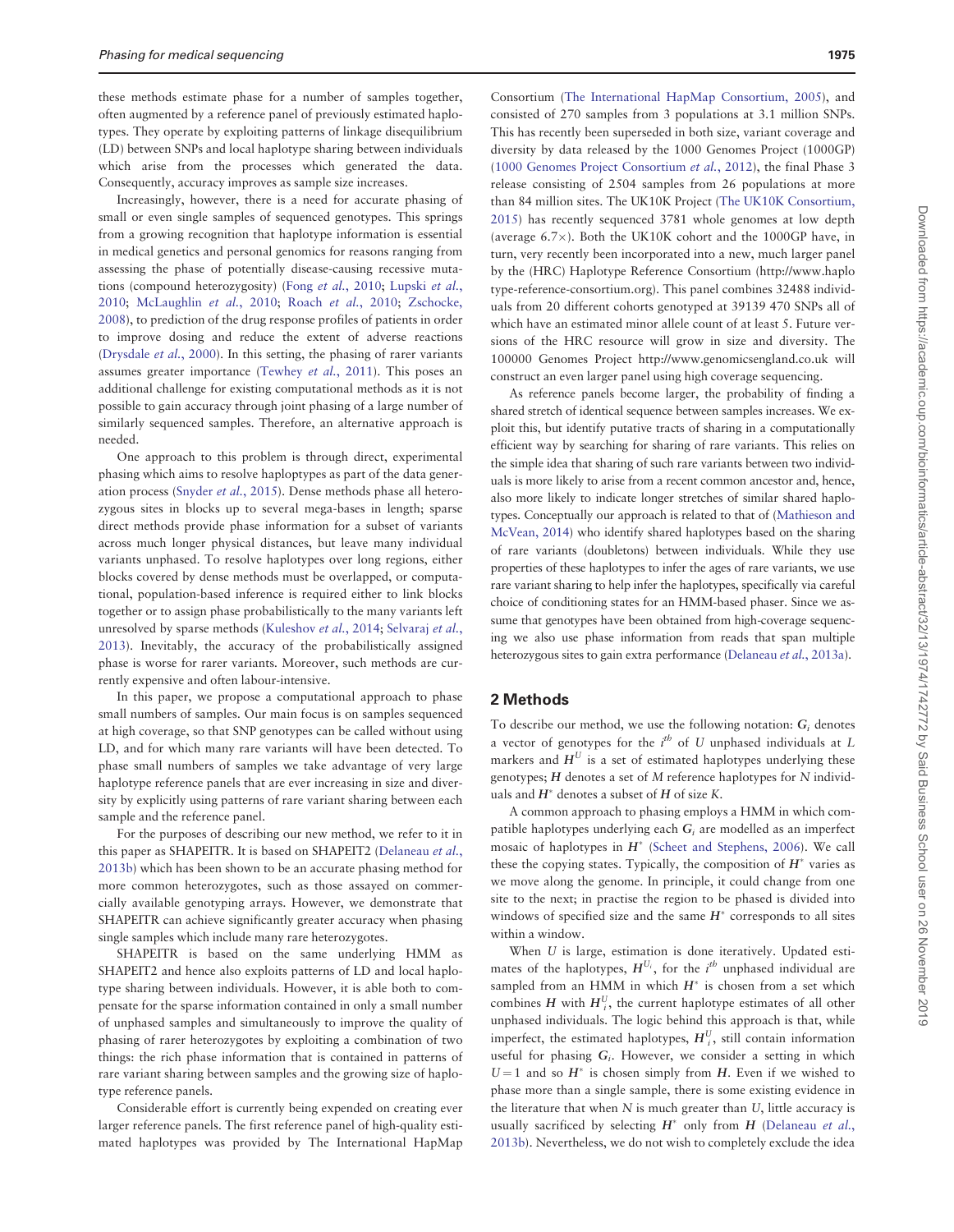that incorporating information from  $H_{/i}^U$  could be beneficial, and we return to this point in the discussion.

By choosing  $K \ll 2N$  we control computational cost, but sacrifice potentially useful information. To mitigate this effect one would like to choose, in each window, a set  $H^*$  comprising the K most informative haplotypes for phasing in that window. Genealogical intuition suggests that one should seek to identify K haplotypes that reside nearest in the genealogical tree to the haplotypes of the individual being updated. However, the structure of the underlying genealogical tree is usually unknown. Therefore, a tractable measure of similarity is required which approximates genealogical distance. This idea underpins the approach used by SHAPEIT2 ([Delaneau](#page-6-0) et al.[, 2013b](#page-6-0)) which derives originally from IMPUTE2 [\(Howie](#page-6-0) et al.[, 2009\)](#page-6-0). It also underpins our new approach, SHAPEITR.

To phase single samples using a reference panel, there are two options within SHAPEIT2. In the first approach, (-nomcmc option) the haplotype reference panel is collapsed into a compact graph structure that encodes local haplotype sharing. An initial estimate of the sample's haplotypes are then obtained using an HMM model that conditions on the haplotypes in this compact graph. We often refer to this as using the SHAPEIT1 model, as the compact graph structure was developed in SHAPEIT1 ([Delaneau](#page-6-0) et al., 2012). These initial estimates are then used to construct  $H^*$  by choosing the  $K$  closest haplotypes (in terms of Hamming distance) in  $H$  in each window along a chromosome. A final estimate of the haplotypes is then obtained by re-running the HMM on these K haplotypes in each window. The second approach, uses MCMC to iteratively update the haplotypes of the single sample. At each iteration the current haplotype estimates are used to re-estimate the K closest haplotypes in terms of Hamming distance. Due the iterative nature of this approach the method takes longer to run. This approach has been shown to work very well in phasing common sites but can be less accurate in phasing in the vicinity of rarer variants ([Delaneau](#page-6-0) et al.[, 2013a\)](#page-6-0).

In contrast, our approach exploits the information inherent in rare variants to improve phasing across the allele frequency spectrum. We use rare variants to determine HMM copying states once at the start of the method, and this allows us to avoid using MCMC to estimate haplotypes.

### 2.1 Using rare variant sharing to determine HMM copying states

Our method of choosing copying states is based on the premise that the sharing of a rare allele by two haplotypes at a given site is a strong indicator of proximity on the genealogical tree: sharing of rare alleles is most likely to arise from a recent common ancestor. The rarer the allele, the more recent the common ancestry is likely to be and, hence, the more likely that the two surrounding haplotypes will be identical by descent (IBD) over a significant interval. An analysis of the 1000 Genomes Project data showed that  $f_2$  variants (variants present twice in the whole sample) typically lie on long shared haplotypes, with a median of  $\sim$ 0.1 Mb. When searching in a reference panel for individuals that share a rare allele in sample to be phased, we would expect to find an individual with an increasingly longer shared tract when the reference panel increases in size. This occurs since the chance of the reference panel including a sample with a close genealogical relationship increases with increasing panel size. For example, at some point the reference panel will become large enough to contain relatives such as siblings, parents, children and cousins, which are highly likely to share extensive tracts of sequence. Given this intuition, it is natural to select  $H^*$  based on the

K haplotypes in H that share the rarest alleles with  $G_i$  within a window. This is the core of our approach.

Since the population frequency of alleles is unknown we approximate population frequencies by frequencies in the panel. Consequently, our approach derives two benefits from the trend for panels of increasing size: not only are more rare alleles likely to be represented, but the distribution of their counts in the panel will more closely approximate their population frequencies. In addition, our approach also becomes relatively more efficient as panels grow: the computation of allele frequencies need only be performed once.

One noteworthy difference between our new SHAPEITR rare variant selection method and the -nomcmc option in SHAPEIT2 is that SHAPEITR does not depend on any initial estimate of haplotypes consistent with  $G_i$ . We expected that this might lead to less variation in accuracy over different runs of the algorithm, and empirically we observe this (see Section 2).

One way of understanding both the SHAPEITR approach and that of SHAPEIT2 is by comparison to the long range phasing (LRP) method of Kong et al. (Kong et al.[, 2008](#page-6-0)). Their method uses rulebased techniques to phase putative unrelateds by identifying 'surrogate parents' in local regions of the genome who are informative about the phase of the individual due to shared segments of sequence. In other words, in each region of the genome the method searches for close relatives, with recent shared ancestry, that can help with phasing. However, the method is only applicable when a large enough proportion of the population has been assayed (Kong et al. estimate 10% of a population is needed). SHAPEIT2 is predominantly designed for phasing in smaller sample sizes typically of GWAS and population genetic studies, in which there is only a low probability of being able to find surrogate parents. So a larger set of haplotypes (or 'surrogate family') is used as the basis for inferring the phase of each sample, with this set of haplotypes being updated iteratively in a Gibbs sampling algorithm. Our rare variant selection approach can be seen as interpolating between LRP and SHAPEIT2 in the specific case where a large reference panel of haplotypes is available. We use rare variants to better identify the set of close relatives with recent shared ancestry to the sample being phased.

#### 2.2 Algorithm details

We assume that we have already read the following into memory: a panel of reference haplotypes, H in the form of an  $L \times 2N$  matrix where consecutive pairs of columns correspond to pairs of haplotypes for the same individual; a list of L genotypes, G, for the sample to be phased; and a precomputed list, C, of L allele counts at the L sites common to G and H. We further assume that we have specified a window size, W, and a number of copying states, K, to find for each window. Our algorithm consists of two steps. First, we construct the set of rare variant sharing patterns between G and H. Secondly, we use this set of sharing information to choose sets of copying states within each window.

[Figure 1](#page-3-0) consists of a small example of a set of 80 reference haplotypes in a window of 40 SNPs, together with single sample to be phased. The figure caption describes the algorithm for choosing the copying states as applied to this small example. We provided pseudo-code in the [Supplementary Material](http://bioinformatics.oxfordjournals.org/lookup/suppl/doi:10.1093/bioinformatics/btw065/-/DC1) with fine details of the method.

The algorithm begins by generating a set of window boundaries, B. This is done simply by choosing a random site within the region to be phased as a seed boundary. Further boundaries are placed by moving outwards from this seed in steps of size W until the end of the region is reached. Typically this can mean that the windows at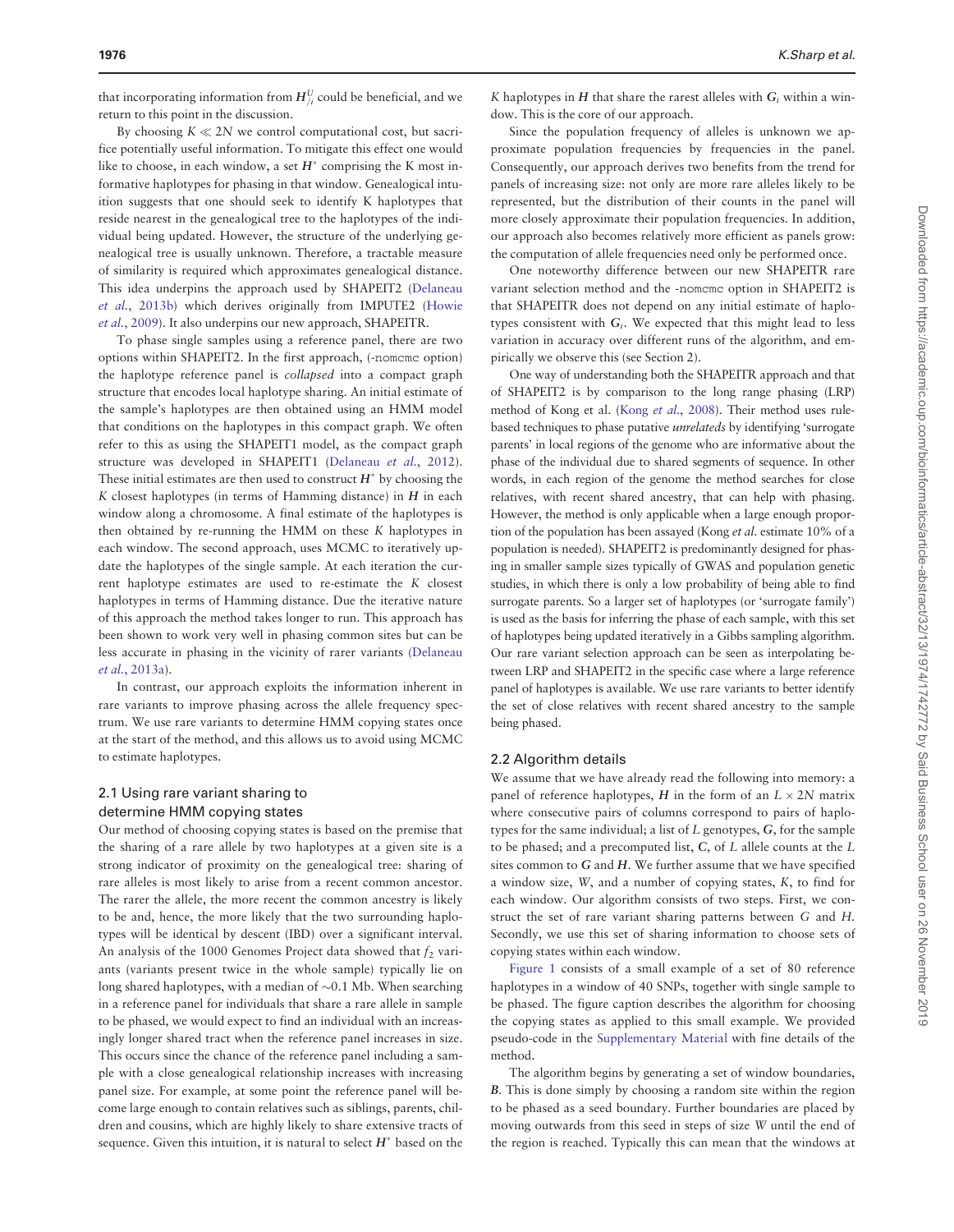<span id="page-3-0"></span>

Fig. 1. Example of copying state selection. A reference panel of 80 haplotypes in a window of 40 SNPs is represented by horizontal grey lines with non-reference alleles shown as coloured circles. An unphased individual is shown beneath the reference panel (pink line). Alleles at SNPs with a minor allele count (MAC) in the panel of 2 and 3 are coloured dark blue and green respectively. Haplotypes selected due to sharing of alleles with  $MAC = 2$  sites are highlighted in yellow. Haplotypes selected due to sharing of alleles with  $MAC = 3$ sites are highlighted in orange. In total 14 haplotypes are selected using  $MAC = 2$  and  $MAC = 3$  sites. The haplotype selection process proceeds in a similar fashion utilizing  $MAC > 3$  sites until  $K$  haplotypes are selected

either end are somewhat narrower than W. However, choosing windows randomly in this way avoids any risk of bias that might result from always starting at one end.

When the window boundaries are chosen, we scan through G. When we find an alt. allele that is also a minor allele, if it is also present in the reference panel, we store the position and the number of occurrences of that allele as a pair in a dictionary. Henceforth, we refer to the number of occurrences of a specific allele at a site as the count of that allele at that site. Sites is a list of such dictionaries, one for each window. Armed with this information, we accumulate the indices of the copying state haplotypes for each window in a list, CopyStates, by finding the set of reference haplotypes that match at each allele count, m, starting with the lowest. We do this until we have found K such states for the window or until we have considered all sites. The algorithm is described in Algorithm 1 in the [Supplementary Material](http://bioinformatics.oxfordjournals.org/lookup/suppl/doi:10.1093/bioinformatics/btw065/-/DC1).

The second step of choosing sets of copying states within each window is described in Algorithm 2 in the [Supplementary Material.](http://bioinformatics.oxfordjournals.org/lookup/suppl/doi:10.1093/bioinformatics/btw065/-/DC1) Although, conceptually straight-forward we highlight two points. Firstly, we add copying states to the list in order of the allele count of the sites at which they match with G. Consequently, as the allele count on which we perform the matching increases there will typically come a point when the next set of matching haplotypes will exceed the number we still require. In this case, we simply choose a random subset sufficient to result in a set of size K.

The second point is more subtle. Instead of choosing K independent haplotypes, we choose to select haplotypes in pairs corresponding to reference panel individuals. The idea here is simple: we look for matches at rare alleles, but the phasing of the panel haplotypes themselves would be harder at those sites. Consequently, we expect a proportion of switch errors in the vicinity these sites, each of which will split a potentially highly informative haplotype across the pair. For example, in Figure 1, haplotypes selected due to sharing of alleles with  $MAC = 2$  are highlighted in yellow. By choosing

individuals rather than haplotypes when we find a match, we attempt to avoid losing this information.

#### 2.3 Validation haplotypes

To assess phasing accuracy we created a validation set of haplotypes from high-coverage ( $\sim$ 130 $\times$ ) Illumina sequencing data on a motherfather-child of European ancestry which had previously been subject to processing and quality control ([Delaneau](#page-6-0) et al., 2013a). After removing all sites not shared with our reference panel, as well as sites that were heterozygous in all three family members (as these could not be phased unambiguously), we applied simple rules of Mendelian inheritance to phase the resulting set of 202 447 bi-allelic sites for both trio parents.

Using the genotypes derived from our ground-truth haplotypes, we performed experiments to assess the performance of SHAPEITR using SHAPEIT2 as a benchmark. All experiments consisted of phasing runs on the whole of chromosome 20.

#### 2.4 Reference panel

To test the method, we used an existing reference panel derived from the UK10K Cohorts project. This set of 3781 whole genomes has been sequenced at low coverage (average  $6.7\times$ ) and aims to characterize genetic variation down to 0.1% minor allele frequency in the British population. Initially, BEAGLE [\(Browning and Yu,](#page-6-0) [2009\)](#page-6-0) was used to call genotypes and haplotypes. However, re-phasing using SHAPEIT2 has been found to produce significantly higher quality haplotypes in terms of downstream imputation performance ([Huang](#page-6-0) et al., 2014). A set of 26 probable twin pairs were identified by high levels of concordance at a set of 1000 randomly selected biallelic sites across the genome. We removed one of each twin pair and filtered sites using VCFtools (v0.1.12b) [\(Danecek](#page-6-0) et al., 2011) to create a reference panel for chromosome 20 in the format required by SHAPEIT2. This consisted of a set of 523 913 phased, bi-allelic sites for 3755 individuals.

#### 2.5 Measuring performance

Phasing performance was assessed by the switch error rate. As both algorithms incorporate a stochastic element, we repeated all experiments twenty times and report switch error rates averaged over these runs.

For both algorithms, the region to be phased is divided into windows of specified length. Within each window, a set of K copying states are selected from the reference panel haplotypes. For unphased genotypes derived from sequencing data, SHAPEIT2 has previously been found to give good performance with a window size of 0.5 Mb ([Delaneau](#page-6-0) et al., 2013b) [\(Supplementary Fig. S3](http://bioinformatics.oxfordjournals.org/lookup/suppl/doi:10.1093/bioinformatics/btw065/-/DC1)). Therefore we used this window size for all experiments. In contrast, there is a clear trade-off involved in choosing  $K$ : as  $K$  increases we expect increased accuracy but greater runtime. We compare the sensitivity of both methods to this choice using  $K = 400$  and  $K = 800$ .

We also expected that the performance of SHAPEITR would be sensitive to the minimum allele frequency, in the population, of sites used for selecting copying states. We explored the effect of varying the minimum allele count used for selecting copying states between 1 and 20.

SHAPEIT2 is able to improve the phasing accuracy of rare variants by incorporating information from sequencing reads that span multiple heterozygous sites ([Delaneau](#page-6-0) et al., 2013a). SHAPEITR can also use such phase-informative reads (PIRs) to complement the information provided by rare variants. We investigated the utility of this combination using PIRs extracted from the BAM files for the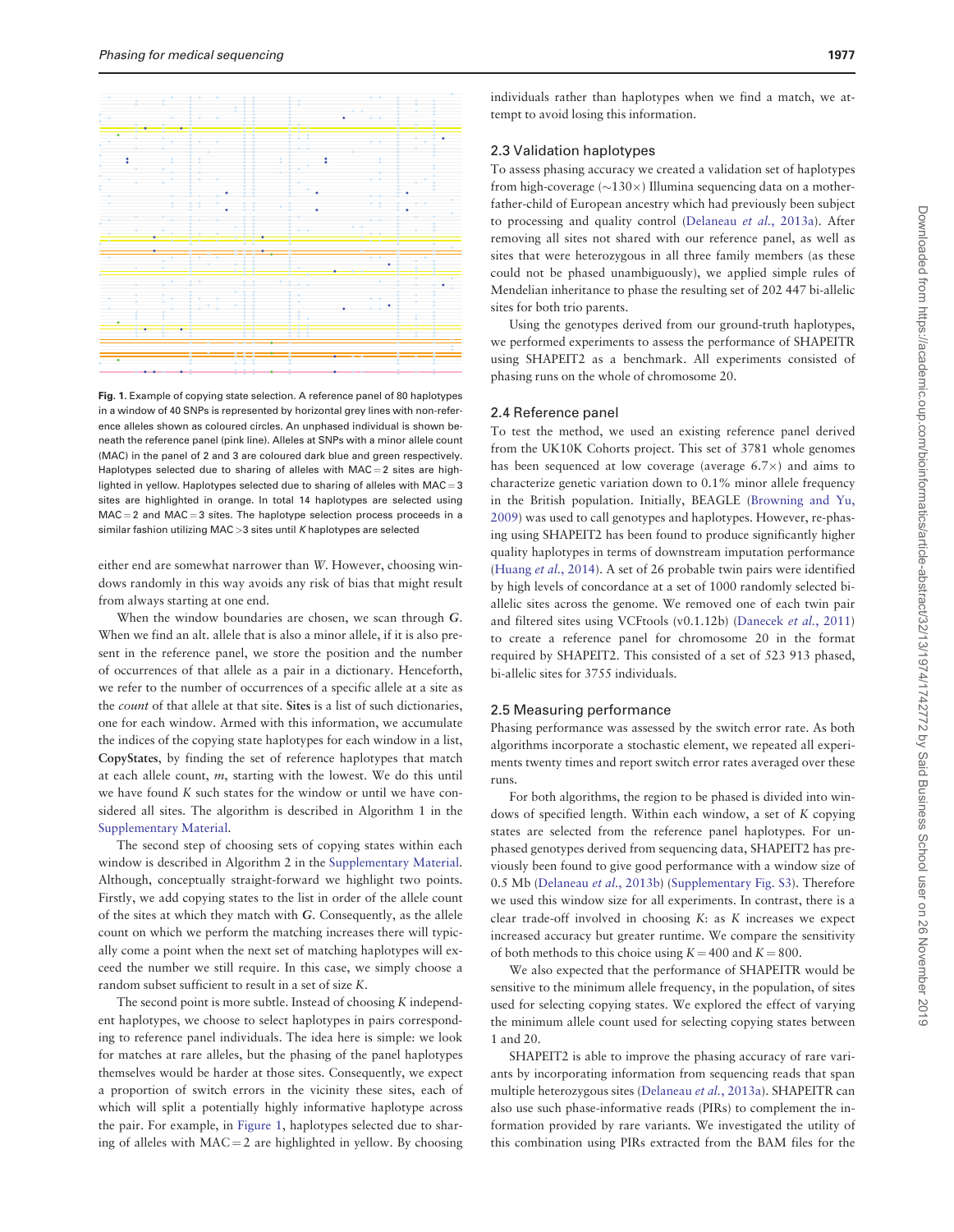mother-father-child trio using the extractPIRs tool available from the SHAPEIT2 website.

#### 2.6 Using rare variants to rephase UK10K panel

An obvious avenue for development of our rare variant selection method is to phase large sets of genotypes sequenced at high coverage such as those planned by the 100 000 Genomes Project [www.](http://www.genomicsengland.co.uk) [genomicsengland.co.uk](http://www.genomicsengland.co.uk). As a proof of principle, we performed a simple rephasing of the UK10K panel using SHAPEITR. Using a window size of 0.5 Mb and setting  $K = 400$ , we rephased every UK10K sample, using all other samples as a reference panel. Copying states were selected for each individual based on sharing of rare variants with all other panel individuals. Our hypothesis was that even a single pass through the data in this way would already lead to some improvement. We tested this hypothesis by using the rephased panel to phase the trio parents.

#### 2.7 A phasing server

We have created a phasing server that allows clinical samples sequenced at high coverage to be phased against the HRC reference panel or the UK10K reference panels [https://phasingserver.stats.ox.](https://phasingserver.stats.ox.ac.uk/) [ac.uk/](https://phasingserver.stats.ox.ac.uk/). Users can upload their samples, with or without additional phase information from reads, and select a reference panel to be used when phasing. Initially, we have allocated a 16 core server for this purpose and access is restricted to bona fide researchers who wish to phase a small number of clinical samples.

#### 3 Results

Figure 2 compares the performance of SHAPEITR with that of SHAPEIT2. SHAPEIT2 was run both with and without the use of MCMC. In addition, we ran all three methods with and without the use of PIRs. We also ran SHAPEITR using the rephased UK10K panel. Switch error rates are averages across the two trio parents. We use box plots to indicate the variability across the 20 different runs.

SHAPEITR is non-iterative and does not use MCMC. Compared to the non-iterative -nomcmc version of SHAPEIT2, SHAPEITR is considerably more accurate at both  $K = 400$  and  $K = 800$ , by 50.8 and 37.6% respectively. In addition, there is much less variability between runs when using SHAPEITR. Typically, only one phasing run is performed so stability across runs is a desirable result.

SHAPEITR also outperforms SHAPEIT2 when using MCMC by 13.0% and 11.6% for  $K = 400$  and  $K = 800$  respectively. This is a significant observation since it speaks to the value of using rare variants to determine copying states in HMM phasing algorithms. By using rare variants we can fix copying states once in advance of running the HMM and completely avoid using MCMC. The resulting method is not only more accurate but, for the results presented here, avoids over an order of magnitude of compute time for the HMM calculations. We used a total of 35 MCMC iterations (the default settings for SHAPEIT2). Averaged over both trio parents and 20 runs, the times taken by these iterations for chromosome 20 were 200.8 and 439.2 s for  $K = 400$  and  $K = 800$  respectively. In contrast, the times taken by SHAPEITR for performing the equivalent computations were 44.3 and 53.7 s.

Rephasing every individual in the UK10K panel using SHAPEITR and then using this panel to help phase the trio parents results in a further increase in accuracy (11.0% at  $K = 800$ ) when compared to the use of the original UK10K panel. For chromosome 20, this took 15.1 h using 12 CPU cores.



Fig. 2. Comparison of switch error rates for trio parents. The box-plot compares the empirical distribution of switch error rates achieved by different methods in 20 different phasing runs of chromosome 20 averaged over the two trio parents. Two different numbers of copying states were used: K  $\in$  {400,800} for a single, fixed window size of 0.5 Mb. Methods compared are SHAPTEITR and SHAPTEIT2 with and without use of MCMC. We also applied SHAPEITR using the rephased UK10K panel. All methods were run with and without use of PIRs

Finally, Figure 2 also indicates that a further improvement in accuracy is obtained in phasing the trio parents by using PIRs.

We investigated how accuracy depends upon reference panel size by repeating the experiments using both half and one quarter of the original UK10K panel. The results are shown in [Supplementary](http://bioinformatics.oxfordjournals.org/lookup/suppl/doi:10.1093/bioinformatics/btw065/-/DC1) [Figures S1–S4](http://bioinformatics.oxfordjournals.org/lookup/suppl/doi:10.1093/bioinformatics/btw065/-/DC1), and show that reducing reference panel size leads to a reduction in phasing accuracy.

#### 3.1 Properties of using rare variants for state selection

The method of copying state selection used by SHAPEITR is based on the premise that alleles shared between a reference haplotype and an unphased genotype are more phase-informative when they are more rare. [Figure 3a](#page-5-0) supports this presumption. As the minimum allele count used for selecting copying states in SHAPEITR (solid lines) is increased from 1 to 20, it is evident that the improvement in accuracy from using SHAPEITR is steadily eroded. Performance does remain better than SHAPEIT2 without using MCMC which reflects a much better initial choice of copying states. However, the results for  $K = 400$  indicate that, when SHAPEIT2 uses MCMC iterations to update this choice, copying states chosen based on sharing of rare alleles with a minor allele count of  $\sim$ 6 or greater are already no more informative of phase than the Hamming distance metric employed by SHAPEIT2. As expected, performance for  $K = 800$  is more robust to loss of information from the lowest frequency alleles; typically the number of sites used by our algorithm for copy state selection is greater for larger K. While, on average, the sites corresponding to higher frequency alleles are less informative, their greater number (for  $K = 800$ ) gives greater coverage within the window. For the state of continuous computer of continuous computer and the state of continuous of continuous of continuous continuous continuous of  $\frac{1}{2}$  and  $\frac{1}{2}$  and  $\frac{1}{2}$  and  $\frac{1}{2}$  and  $\frac{1}{2}$  and  $\frac{1}{2}$ 

While [Figure 3a](#page-5-0) indicates that performance is strongly influenced by the rarest shared alleles, selection is typically extended to consider sharing at sites further up the frequency spectrum in order to select a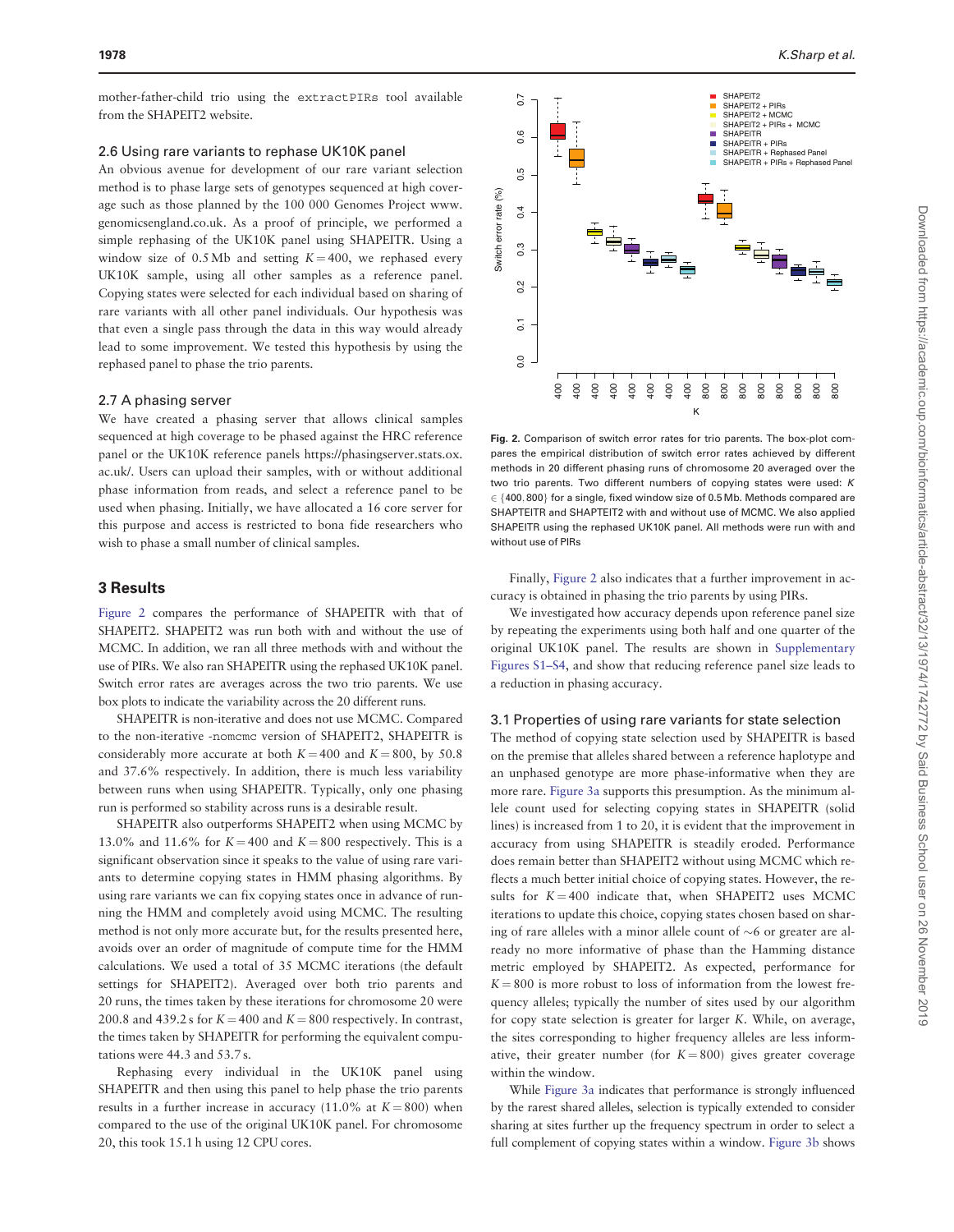<span id="page-5-0"></span>

Fig. 3. Properties of using rare variants for state selection. (a) Effect on switch error rate of varying the minimum minor allele count used for selecting individuals from whom to copy in SHAPEITR. Horizontal axes: minimum minor allele count (bottom) and corresponding frequency in panel (top) used for selection. Solid lines: mean switch error rates for SHAPEITR; dashed (and dashdot) lines: mean switch error rates for SHAPEIT2 with (and without) MCMC. Colours indicate whether  $K = 400$  (red) or  $K = 800$  (blue) copying states were used. In both cases, errors refer to phasing the whole of chromosome 20 and were averaged over both trio parents and 20 runs. (b) Distribution of maximum allele counts used for matching in a single window when choosing  $K = 400$  copying states. Horizontal axis: maximum minor allele count (bottom) and corresponding frequency in the reference panel (top) of a site used for matching. Vertical axis: frequency averaged over both trio parents and 20 different runs. Each bar represents a bin of width  $\simeq$  0.0027 corresponding to an allele count of 20

how the maximum frequency of the minor alleles used for selection in a window are distributed when using  $K = 400$ . The mean of this distribution is  $\simeq 0.0177$  corresponding to an allele count in the panel of  $\simeq$  133. While most of the mass of these distributions (90%) lies at minor allele frequencies below 0.027, there is a tail.

The tail is simply explained: we have observed that panel haplotypes which share a rare allele with an unphased individual, also often share several slightly less rare alleles. As we wish to find a number of unique haplotypes as copying states, this often forces the search to proceed further up the allele frequency spectrum than the cumulative sum of allele counts at the sites considered. In such cases, it is likely that the haplotypes that share several rarer variants with the unphased sample carry almost all of the phase information. A second factor is the random placement of window boundaries which occasionally resulted in a window which contained very few rare variants.

#### 4 Discussion

We have shown that large haplotype reference panels can be exploited for phasing of single samples. We have done this by using the sharing of rare alleles between unphased genotypes and individuals in the reference panel to inform the selection of copying states for an HMM-based phasing algorithm. This can already be potentially useful in many contexts in medical genetics, where genotypes have been obtained via high-coverage sequencing.

One important feature of our method is that the selection of copying states depends only on the *unphased* genotypes. In any iterative extension, this means that the selection of states need be done only once. For existing methods which update copying states at each iteration based on matching of estimated haplotypes, this selection step becomes a computational bottleneck when the number of unphased samples is very large  $(> 15 000)$  and necessitates additional approximations (O'Connell et al. 2015, manuscript submitted). The general principle of using rare variants to pre-calculate which samples are potentially informative for phase offers a potentially more accurate and computationally more tractable approach.

We would expect the benefits of an iterative application of our method to be especially evident in the phasing of whole-genome sequencing data on large cohorts of individuals such as the 100 000 samples being collected as part of the Genomics England project. The high-coverage sequencing and large sample size will uncover a high number of very rare variants. An accurately phased set of haplotypes will be important for downstream analyses such as genotype imputation and demographic inference. We are working towards extending our method for application to such datasets.

Our method relies on access to a large haplotype reference panel. The haplotype reference panels such as those produced by the Genomics England project and the Haplotype Reference Consortium will *not* be publicly available as has been the case with projects such as HapMap and the 1000 Genomes Project, due to the way in which the study individuals have consented for data release. To address these restrictions we have developed a phasing server that allows clinical samples sequenced at high coverage to be phased against the HRC reference panel or the UK10K reference panels [https://phasingserver.](https://phasingserver.stats.ox.ac.uk/) [stats.ox.ac.uk/](https://phasingserver.stats.ox.ac.uk/).

The method is primarily designed for application to high coverage sequencing data where SNP genotypes can be called very accurately and without using LD. The method could in principle be applied to low-coverage sequencing data, but genotype calling without LD from such data will produce incorrect genotypes, which would affect downstream phasing accuracy.

As we have described it, this approach does not permit the phasing of sites that are polymorphic in the unphased sample, but not represented in the reference panel. One possibility for phasing such sites is to use PIRs [\(Delaneau](#page-6-0) et al., 2013a). Our method complements this approach and, as we have shown, can be combined with it. However, in settings where we have a number of unphased samples which perhaps share some rare variants not represented in a reference panel, it would make sense to pool the unphased samples with the reference panel before selecting copying states and then to apply an iterative updating scheme. We are working towards extending our method to do this.

## Acknowledgement

We are grateful to Dr Anthony Cox from Illumina Inc. who provided the high-coverage sequencing data from the mother-father-child trio.

## Funding

J.M acknowledges support from the ERC (Grant no. 617306).). W.K acknowledges support from the Wellcome Trust (Grant no. WT097307).

Conflict of Interest: none declared.